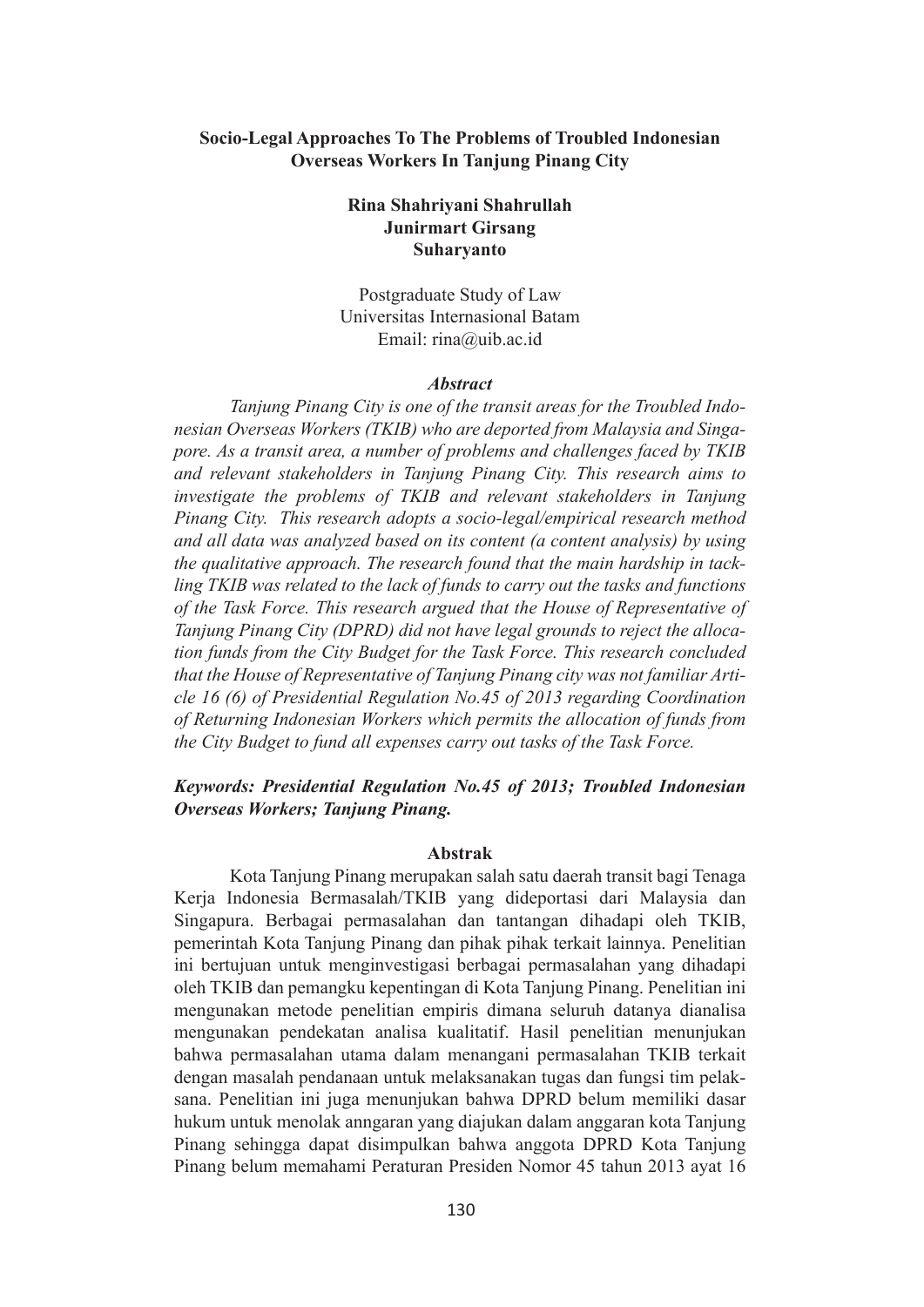(6) Terkait dengan Koordinasi Pemulangan TKIB yang dapat menggunakan dana dari anggaran pemerintah kota untuk membiayai keseluruhan pembiayaan yang diperlukan oleh tim pelaksana.

# **Kata Kunci: Perpres No.45 Tahun 2013; Tenaga Kerja Indonesia Bermasalah/TKIB; Tanjung Pinang.**

## **Introduction**

There are two types of Indonesian overseas workers. Those who go overseas to work with complete documents and through proper channels (via legal employment agencies) are categorized as "legal workers". Those without complete documents and go overseas through improper channels fall within the category of "illegal workers"; thereby they are automatically referred to as "Troubled Indonesian Overseas Workers (hereinafter refer to as Tenaga Kerja Indonesia Bermasalah/TKIB)". The term "Troubled Overseas Workers" is also frequently referred to as "Problematic Overseas Workers". Indonesian overseas workers become TKIB since they face document problems such as the expiration of visas, passports and other related documents (Shahrullah, 2010).

According to the data of BNP2TKI, more that 10% of Indonesian overseas workers who have been deported to Indonesia are classified as "Troubled Overseas Workers". The BNP2TKI reported that number of returning Indonesian overseas workers had decreased during the last five years. In 2010, the returning Indonesian overseas workers were 95,060. This number decreased to 72,194 in 2011 and dropped again to 47,620 in 2012. In 2013, 44,087 Indonesian overseas workers returned to Indonesia and 30,661 workers in 2014.

Due to its strategic geographical location, Tanjung Pinang City has become one of the transit areas for the deported TKIB from Malaysia and Singapore (Pramodharwardani, 2007). The BNP2TKI data stated that 13.082 TKIB were deported via Tanjung Pinang City from January – 30 September 2014. The Social and Manpower Office of Tanjung Pinang City as the leading sector in handling TKIB stated that the number of TKIB temporarily accommodated in Tanjung Pinang City tended to increase from 2012 to 2014. In 2012, 7.843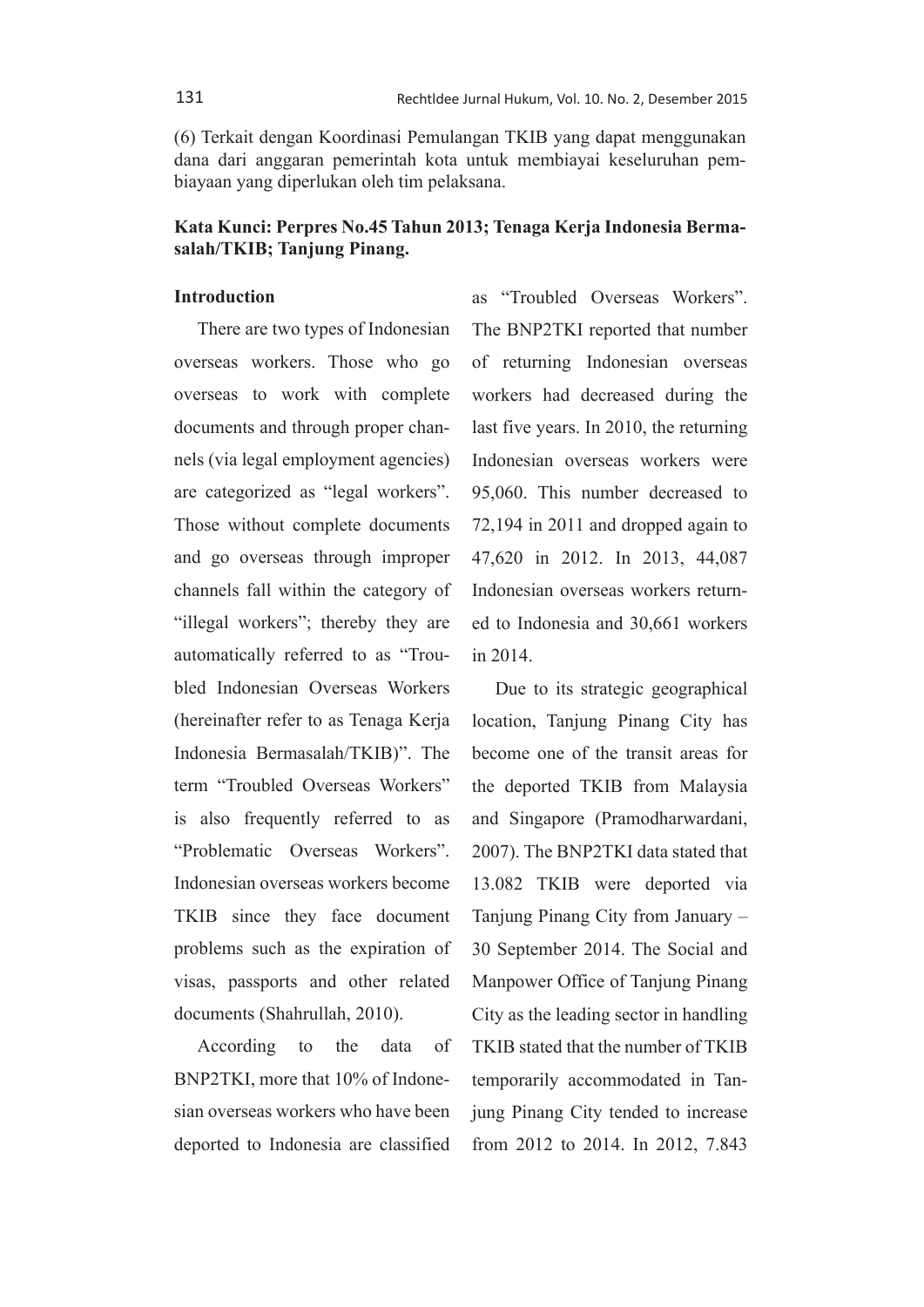TKIB were handled by Social and Manpower Office of Tanjung Pinang City. This number dramatically increased in 2013 (19.634 TKIB) and also significantly increased to 14.402 TKIB from January - July 2014.

 As a transit area for TKIB, a number of problems and challenges faced by TKIB and relevant stakeholders in Tanjung Pinang City. Hence, this research aims to examine the problems of TKIB in Tanjung Pinang City as well as to analyze the responses of stakeholders in Tanjung Pinang City in tackling the TKIB problems.

### **Legal Framework**

Article 31 of the 1945 Constitution emphasizes that "Every worker has the same rights and opportunities to choose, get or change jobs and earn a decent income in inside or outside the country". As the manifestation of the 1945 Constitution, the Indonesia Government passed Law No. 39 of 2004 concerning the Placement and Protection of Indonesian Workers Abroad. In addition, a number of regulations relating to Indonesian overseas workers were also enacted, such as Presidential

Instruction No. 6 of 2006 on Reforming the System of Placement and Protection of Indonesian Migrant Workers, Presidential Regulation No.45 of 2013 regarding Coordination of Returning Indonesia Workers, Presidential Regulation No. 81 of 2006 on the National Authority for the Placement and Protection of Indonesian Overseas Workers, Presidential Decree No.106 of 2004 on the Establishment of Coordinating Team for Returning Indonesian Troubled Overseas Workers (TKIB) and their families from Malaysia, and Presidential Decree No. 8 of 2012 on Handling Indonesian Citizens and Indonesian Overseas Workers Threaten for Death Sentences.

Most of the laws and regulations above merely focus of the placement and protection of Indonesian overseas workers. The only legal instrument which can be relied by a transit area for TKIB is the Presidential Decree of Indonesia No.106 of 2004 on the Establishment of Coordinating Team for Returning Indonesian Troubled Overseas Workers (TKIB) and their families from Malaysia which was replaced by Presidential Regulation No.45 of 2013 regarding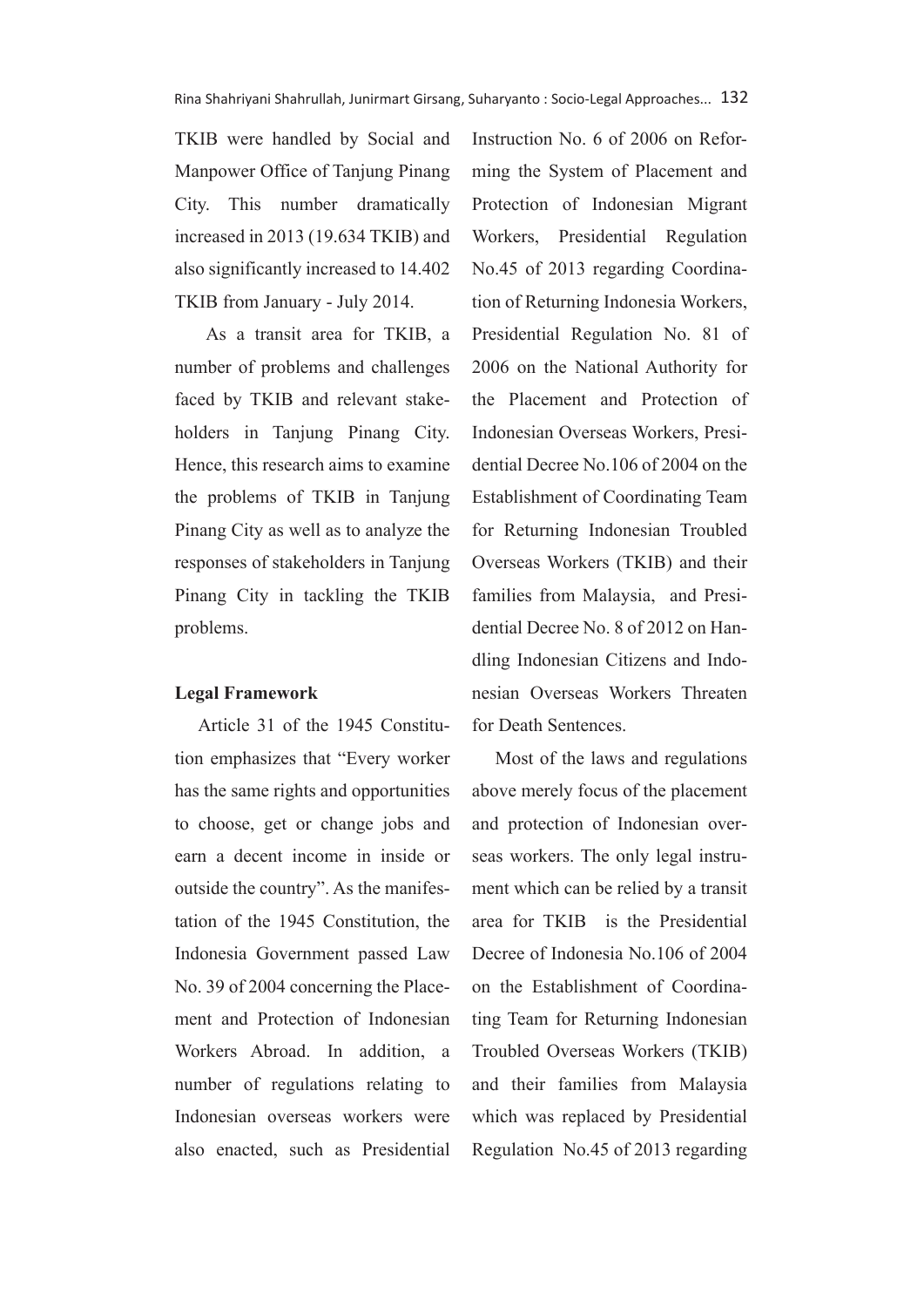the Coordination of Returning Indonesian Workers.

Article 2 of Presidential Regulation No.45 of 2013 regarding the Coordination of Returning Indonesian Workers stipulates that:

- (1) The scope of returning Indonesian Overseas Workers (TKI) covers to returning TKI from the debarkation point to their hometowns in a special situation.
- (2) Special situation as prescribed by verse (1) covers:
	- a. natural disaster, spread of sickness, war;
	- b. mass deportation; and/or
	- c. country of placement can no longer guarantee the safety of Indonesian Overseas Workers.
- (3) Deportation as prescribed by verse (2) letter b occurs because the said Indonesian Overseas Workers do not have working permits and/or valid documents to work, or work which is not in accordance with his/her working permits and/or valid documents.

Article 13 (1) of Presidential Regulation No.45 of 2013 regarding the Coordination of Returning Indonesian Workers states that: "Governor, Head of Regional Regency/- Mayor shall establish a task force to return Indonesian Overseas Workers to their respective hometowns".

Article 16 of Presidential Regulation No.45 of 2013 regarding the Coordination of Returning Indonesian Workers states that:

- (1) All expenses needed to return Indonesian Overseas Workers from the debarkation point to their hometowns are derived from the State Budget (APBN) and the Regional Budget (APBD).
- (2) All expenses needed to carry out tasks of the Coordinating Team are derived from State Budget (APBN) according to the tasks and functions of Ministry/institution respectively.
- (3) All expenses needed to carry out tasks of the Task Force are derived from the Provincial, Regional Regency or City Budget.

### **Research Methods**

This research adopts a socio-legal/empirical research method since the problems of TKIB constitute social phenomenon. A socio-legal research method requires the use of primary data which is collected through observations, interviews, questionnaires or focus group discussions (Amiruddin, 2004). The primary data in this research was collected through in-depth interviews by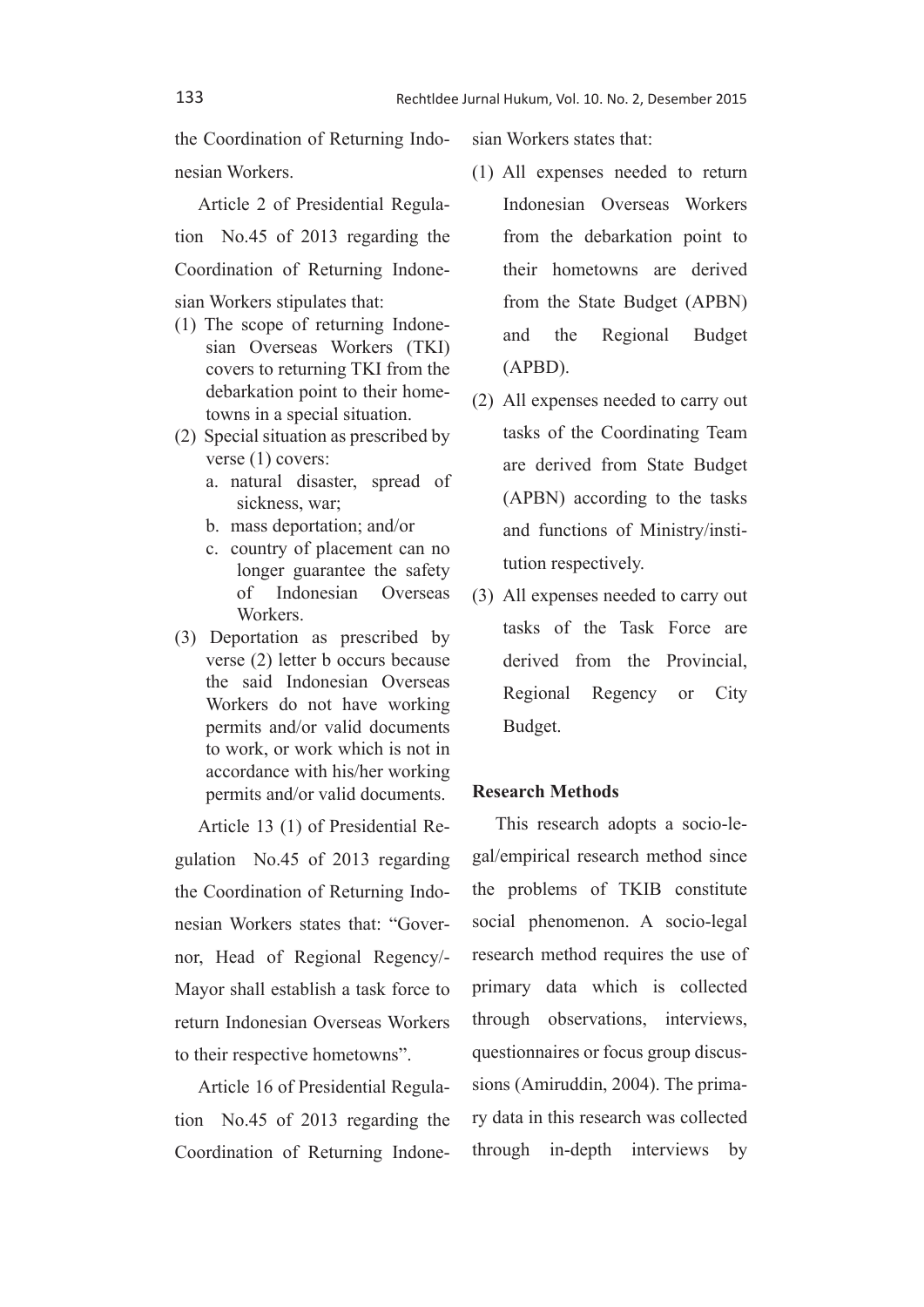authors at a number of institutions namely: TKIB Shelter on Jalan Transito Km.8 Tanjung Pinang City, Shelter and Trauma Center in Senggarang, Tanjung Pinang City, National Authority for the Placement and Protection of Indonesian Overseas Workers, Social and Manpower of Tanjung Pinang Government Office and Manpower and Transmigration Office of Riau Islands Office. Secondary data is also required by the socio-legal method to supplement the primary data. The secondary data used by this research is comprised of primary and secondary legal materials. Primary legal materials are the authorized materials consisting of legislation, official records or minutes in the making of legislation (Marzuki, 2005). The primary legal materials used by this research are the Presidential Regulation No.45 of 2013 regarding the Coordination of Returning Indonesian Workers. Secondary legal material explains the existing primary legal materials which consist of books, journals and research reports relevant to Indonesian overseas workers.

All data collected in this research

was analyzed based on its content (a content analysis) by using the qualitative approach. Qualitative research is especially effective in obtaining culturally specific information about the values, opinions, behaviors, and social context of particular populations, i.e. TKIB and relevant stakeholders in Tanjung Pinang City.

#### **Research Findings and Analysis**

Data of the National Authority for the Placement and Protection of Indonesian Overseas Workers (hereinafter refer to as BNP2TKI) from 1 January – 31 October 2014 reported that 107,085 Indonesian overseas workers (Tenaga Kerja Indonesia/T-KI) worked in Malaysia. Malaysia has become the most popular destination of TKI followed by Taiwan (68,874), Saudi Arabia (38,104), Hong Kong (30,208) and Singapore (25,601). Yet, it does not mean Indonesian overseas workers stay overseas until the end of their working contracts. Many of them have to return to Indonesia prior to their completion of their contracts due to some reasons below.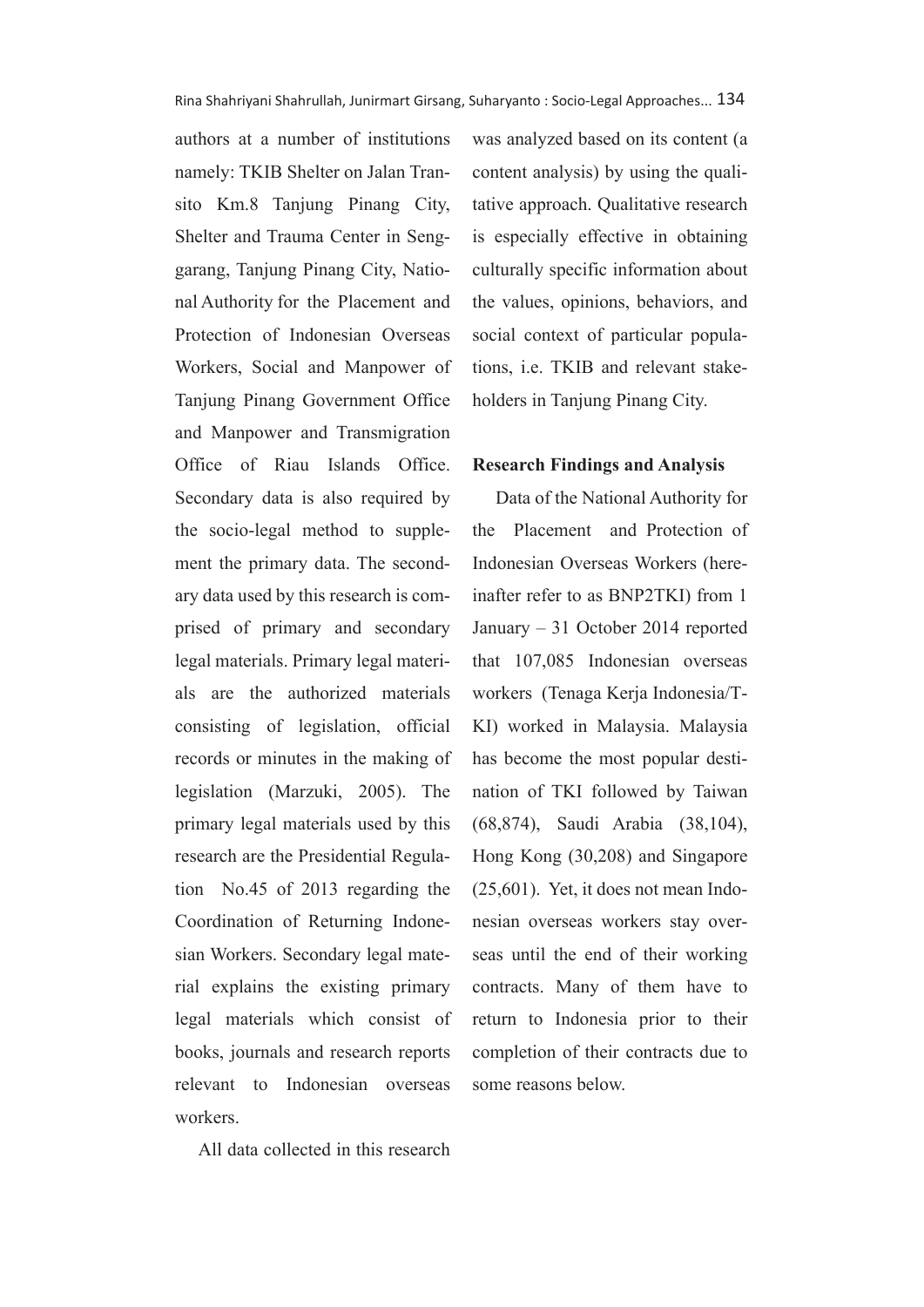| N <sub>0</sub> | <b>Type of Reasons to Return</b> | Percentage |
|----------------|----------------------------------|------------|
|                | <b>Unpaid Salary</b>             | 45.50%     |
| C              | Unsuitable Employer              | 16.26%     |
| 3              | <b>Sickness</b>                  | 11.42%     |
| 4              | Over Workload                    | 10.01%     |
|                | Abuse/Physical Violence          | 9.93%      |
| 6              | Sexual Harassment                | 3.99%      |
| 7              | Uncomfortable Feeling            | 2.35%      |
| 8              | <b>Unsuitable Working Hours</b>  | 0.16%      |

Table 1. The Reasons to Return to Indonesia

*Source: The Protection Bureau of Indonesian Citizens (Dit. Perlindungan WNI dan BHI).*

Based on the interviews for this research, it was found the all types of reasons showed by Table 1 were experienced by TKIB in the shelters in Tanjung Pinang City.

| No.            | <b>Type of Cases</b>       | <b>Respondents' Statements</b>                                 |
|----------------|----------------------------|----------------------------------------------------------------|
| 1              | Unpaid salary              | My employer did not pay my salary for almost 11                |
|                |                            | months, so I returned to Indonesia (Maftiyah                   |
|                |                            | Marsihat, Aminah Salleh, Mia Bakon, Tumini).                   |
| $\overline{2}$ | Over workload              | I worked as a domestic helper. When I was in                   |
|                |                            | Indonesia, my agent said that I only cleaned one               |
|                |                            | house. When I arrived in Malaysia, my employer                 |
|                |                            | forced me to clean 2 houses. I was not able to do it, so       |
|                |                            | I quitted my job and looked for a new job (Manisa              |
|                |                            | Binti Bukari).                                                 |
| $\overline{3}$ | Uncomfortable              | My friend got a higher salary than mine although our           |
|                | feelings                   | type of work was similar. I moved to my friend's               |
|                |                            | employer's house without telling my employer                   |
|                |                            | (Kornelia).                                                    |
| $\overline{4}$ | Sexual                     | My employer was a bad person. He wanted to rape me             |
|                | harassment                 | several times, but I succeeded to run away. I was              |
| 5              |                            | arrested and deported to Indonesia (Dina).                     |
|                | Abuse/physical<br>violence | I was always tortured by my employers whenever I               |
|                |                            | made mistakes even though they were just small                 |
|                |                            | mistakes. I was beaten and no food was given to me<br>(Yumna). |
| 6              | Unsuitable                 | I worked at my employer's house without resting. My            |
|                | working hours              | employer frequently woke me up at 2 am to work                 |
|                |                            | (Somaene).                                                     |
|                |                            |                                                                |
|                |                            | I worked from morning to evening almost without                |
|                |                            | stopping. I only stopped for about 15 or 20 minutes            |
|                |                            | for lunch or dinner (Talina).                                  |

**Table 2. Reasons to Run Away from Employers**

*Source: Interviews by Suharyanto*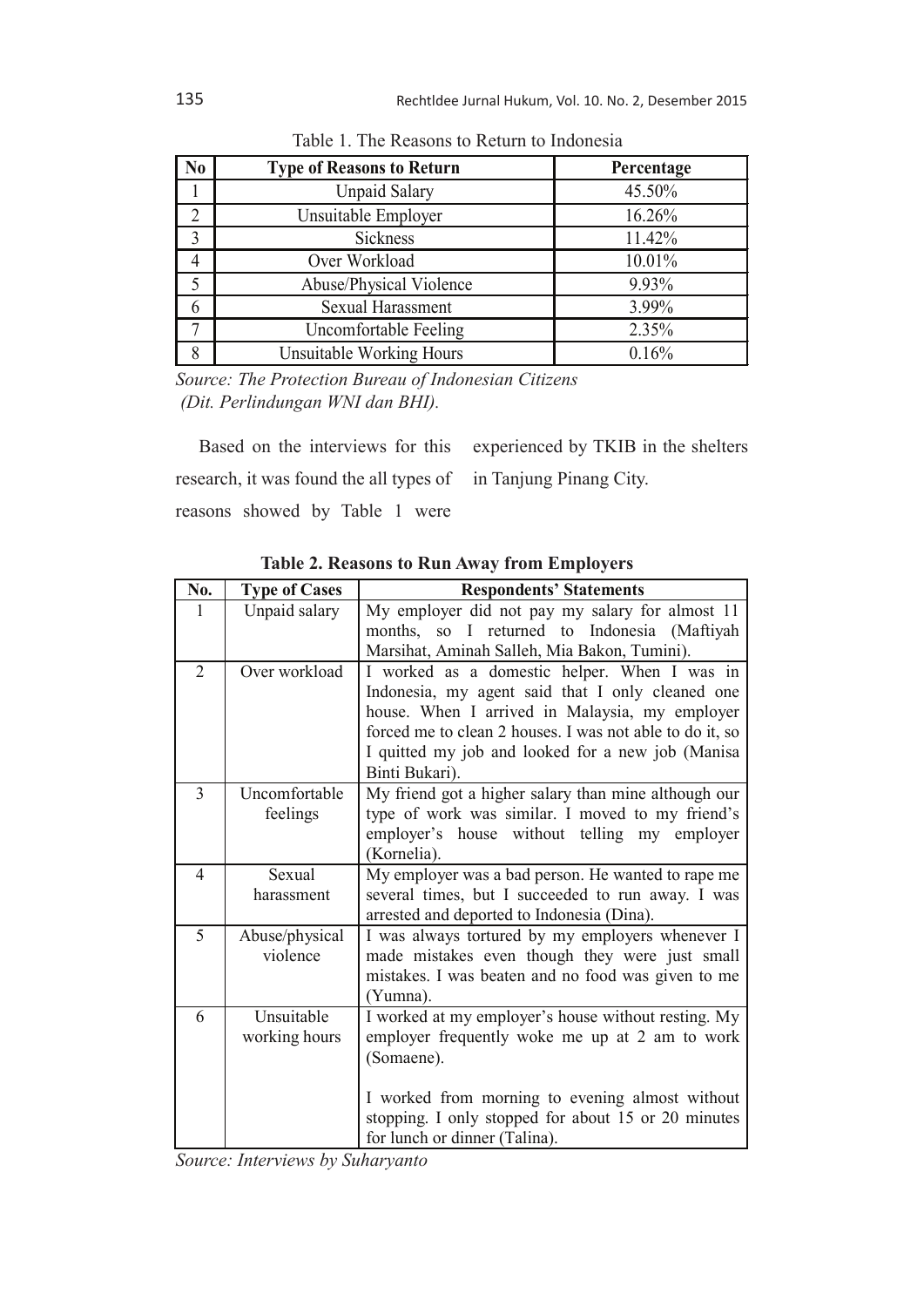Table 2 shows that most of respondents complained that the unpaid salary was their main problem in the destination country. This circumstance occurred because prior to their departure to the destination country, most of the workers were indebted to their agents. As a result, their salary was handed to their agent by the employers or deducted by the agents to pay the workers' debts. The respondents below expressed their experiences while they were in Malaysia.

Respondent 1 (Hamiyah): "I went to Malaysia by using 2 years working permit. My departure was organized by an agent in Indonesia. I worked as a domestic helper, but my one year salary had never been paid by my employer. When I asked my employer, she mentioned that my salary was deducted in order to pay my departure expenses. I was accompanied by a friend to inform this problem to the Indonesian Embassy in Malaysia, but there was no response at all. One of the officers at the Embassy said that there were many complaints similar to my complaint; therefore it was impossible to settle this problem because the Embassy had limited human resources and no funds for such a problem. Since I was arrested, tried, put in jail until I was deported to Indonesia, there was no Indonesia officer visiting or accompanying me".

A similar complaint was expressed by Nababan: "I was treated inhumanly in the prison and detention center. I was beaten, tortured and ordered to work until late at night. My situation was so bad in Malaysia. I worked as a gardener, but my salary was not paid for five months by my employer by reason that I was still indebted to my employer. My employer said that he had paid my agent (*taekong*) . I had no place to complain. I was arrested when I went out to buy a land mower at the market. I presumed that my employer reported me to the police because he did not want to pay my salary".

Most of TKIB expressed that their salaries were not paid prior to their deportation to Indonesia. They questioned if the officers of Social and Manpower Office of Tanjung Pinang City who are in charge of handling TKIB could assist them. The respondent from the Social and Manpower

Office of Tanjung Pinang City stated: "We do not have authority to assist TKIB who encountered problems relating to their unpaid salaries in Malaysia. We used to consult the problems to Police Officers, but according to them, it was impossible to resolve the problems because there were no strong evidences that such problems really occurred. In addition, TKIB could not become the key witnesses because they were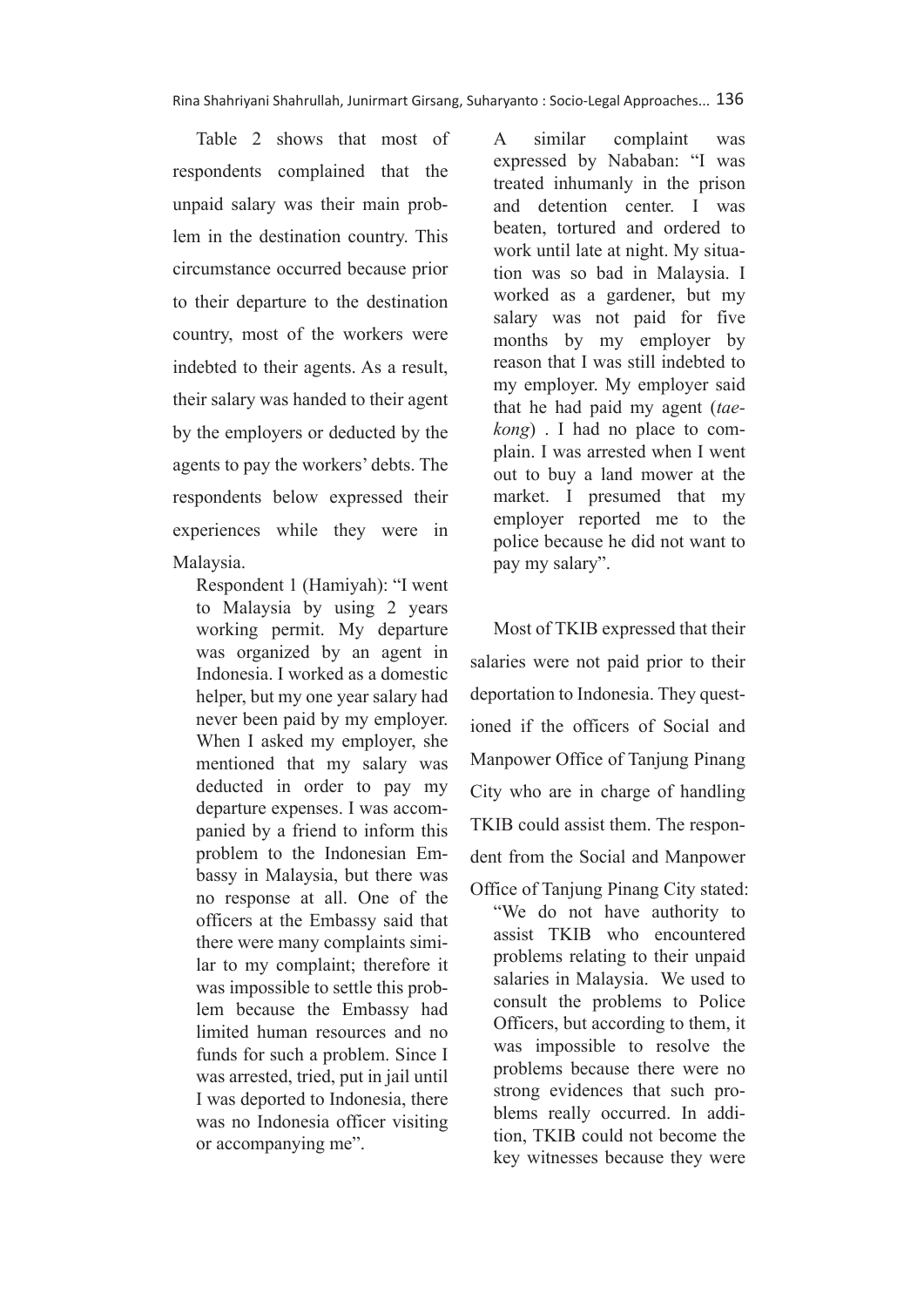only in transit in Tanjung Pinang City".

 In addition to the reasons shown by Table 3, some deported respondents stated that prior to their departure to the destination country they already fell into the category of TKIB because of the following reasons:

| No. | <b>Reasons</b>    | <b>Respondents' Statements</b>                           |  |
|-----|-------------------|----------------------------------------------------------|--|
| 1.  | Expiry of visa    | The process of obtaining working visa is lengthy.        |  |
|     |                   | Hence, they stayed in Malaysia and tried their luck      |  |
|     |                   | even if their visas were expired.                        |  |
| 2.  | Entering          | They got arrested by Malaysian Police (RELA), tried      |  |
|     | Malaysia with a   | by the Malaysian court, put in a prison and deported to  |  |
|     | social visit visa | Indonesia.                                               |  |
| 3.  | Conducting        | I stole in Malaysia and got arrested. I was tried in the |  |
|     | crimes            | court but no Indonesian representatives accompanied      |  |
|     |                   | me during the trial. I was sentenced for 3 years and     |  |
|     |                   | after the completion of my sentence, I was deported to   |  |
|     |                   | Indonesia.                                               |  |
| 4   | Falsified         | I went to Malaysia 3 years ago. I was still 15 years     |  |
|     | documents         | old. I went overseas through an agent. The agent made    |  |
|     |                   | a new ID and passport for me. When I saw the ID, my      |  |
|     |                   | age was 19 therefore I could go to Malaysia and          |  |
|     |                   | worked as a domestic helper.                             |  |

**Table 3. Reasons for Deportation**

*Source: Interviews by Suharyanto*

The government of Tanjung Pinang City has provided shelters and established a task force for TKIB as mandated by Article 13 (1) of Presidential Regu lation No.45 of 2013 regarding the Coordination of Returning Indonesian Workers. Based on the observations at the shelters and Trauma Center in Tanjung Pinang, the processes of handling TKIB by the task forces are as follows:

a. TKIB arrive in Tanjung Pinang from Malaysia on Wednesday or Thursday every week.

b. TKIB wait at the shelters between 7-10 days because PELNI (ship) which takes them to Jakarta arrives in Sri Bintan Pura Port of Tanjung Pinang only on Monday or Tuesday.

c. At the Tanjung Priok Port, Jakarta, TKIB is taken care by the TKIB task force of Jakarta.

d. The Jakarta task force arrang-

137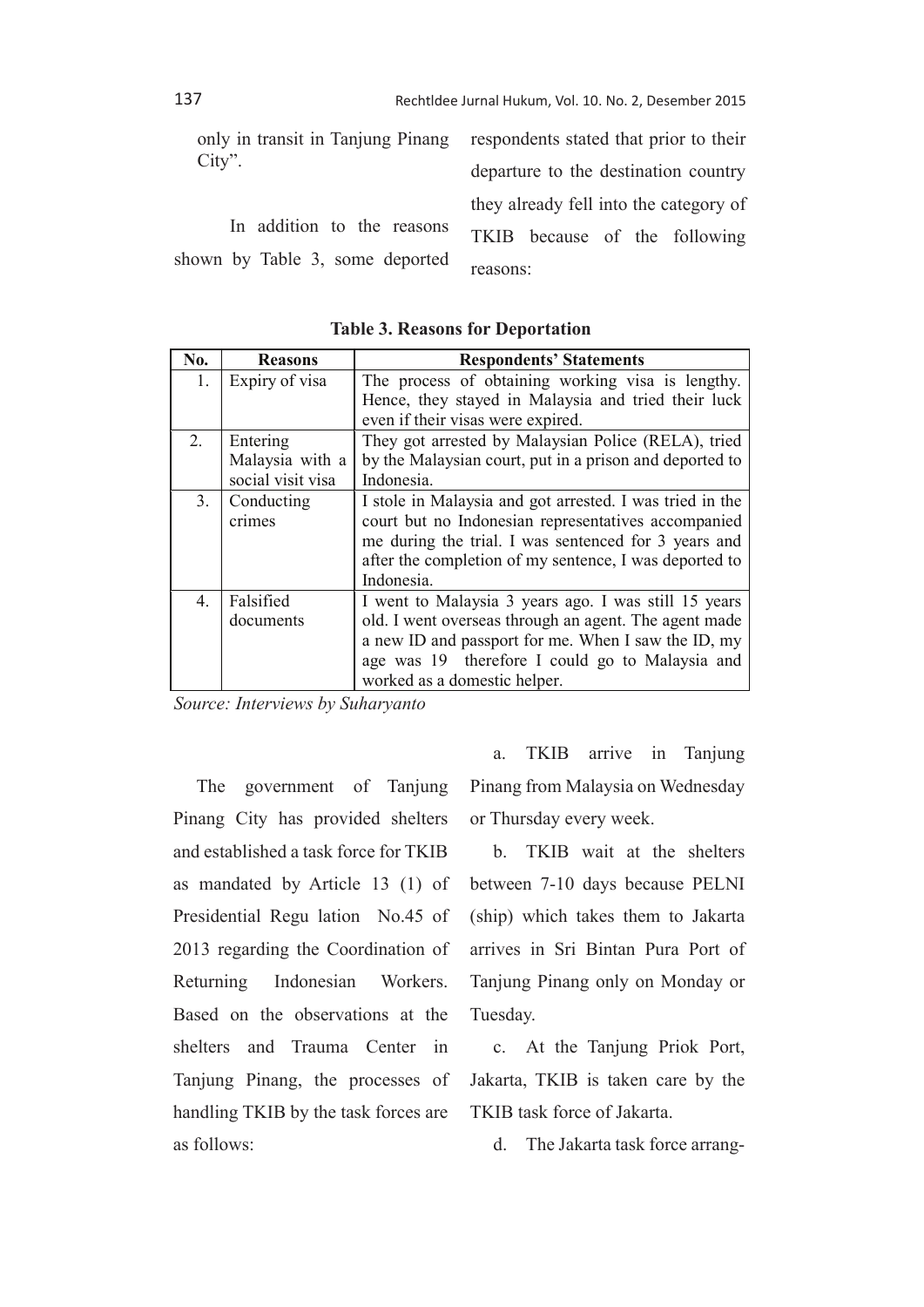Rina Shahriyani Shahrullah, Junirmart Girsang, Suharyanto : Socio-Legal Approaches... 138

es the returns of TKIB to their home towns. All expenses are burdened by the Central Government under the National Budget (APBN).

These measures and processes of handling TKIB are still inadequate. The interviews below reveal a number of hardships faced by TKIB as well as the stakeholders dealing

| No.              | Problem                                           | <b>Descriptions</b>                                                                       | <b>Remarks</b>                                                                                                                                                                                                                                                                                                                          |
|------------------|---------------------------------------------------|-------------------------------------------------------------------------------------------|-----------------------------------------------------------------------------------------------------------------------------------------------------------------------------------------------------------------------------------------------------------------------------------------------------------------------------------------|
| 1.               | Budget constraint                                 | No special budget for<br>unexpected<br>circumstances<br>(e.g.<br>giving birth or death of | All unexpected expenses<br>are burdened by officers<br>dealing with TKIB. It is<br>suggested<br>that<br>the                                                                                                                                                                                                                             |
|                  |                                                   | TKIB)                                                                                     | Tanjung Pinang<br>City<br>Budget (APBD) allocates<br>funds for the<br><b>TKIB</b><br>unexpected<br>expenses.<br>However, the House of<br>Representatives<br>of<br>Tanjung Pinang<br>City<br>refuse to allocate budgets<br>for unexpected expenses<br>on the ground that TKIB<br>derived<br>expenses<br>are<br>from the national budget. |
| $\overline{2}$ . | Lack of facilities                                | beds<br>for<br>N <sub>0</sub><br>male<br>shelter, dirty toilet, lack<br>of water supply.  |                                                                                                                                                                                                                                                                                                                                         |
| 3 <sub>1</sub>   | beneficial<br>No.<br>activities<br>at<br>shelters | No training, workshops<br>or sharing information at<br>shelters.                          | wishes<br><b>TKIB</b><br>be<br>to<br>trained with simple skills<br>while waiting for their<br>their<br>home<br>to<br>return<br>towns.                                                                                                                                                                                                   |

**Table 4. Non Legal Problems of TKIB in the Transit Area**

*Source: Interviews by Suharyanto.*

with TKIB.

The hardships in tackling the problems of TKIB are mostly related to the lack of funds provided to carry out the tasks and functions of the task force. It is the questioned whether the State Budget is the only source to finance the process of handling TKIB. The answer is negative since by virtue of Article 16 (6) of Presidential Regulation No.45 of 2013 regarding the Coordination of Returning Indonesian Workers, it is clear that "all expenses needed to carry out tasks of the Task Force can be derived from the City Budget".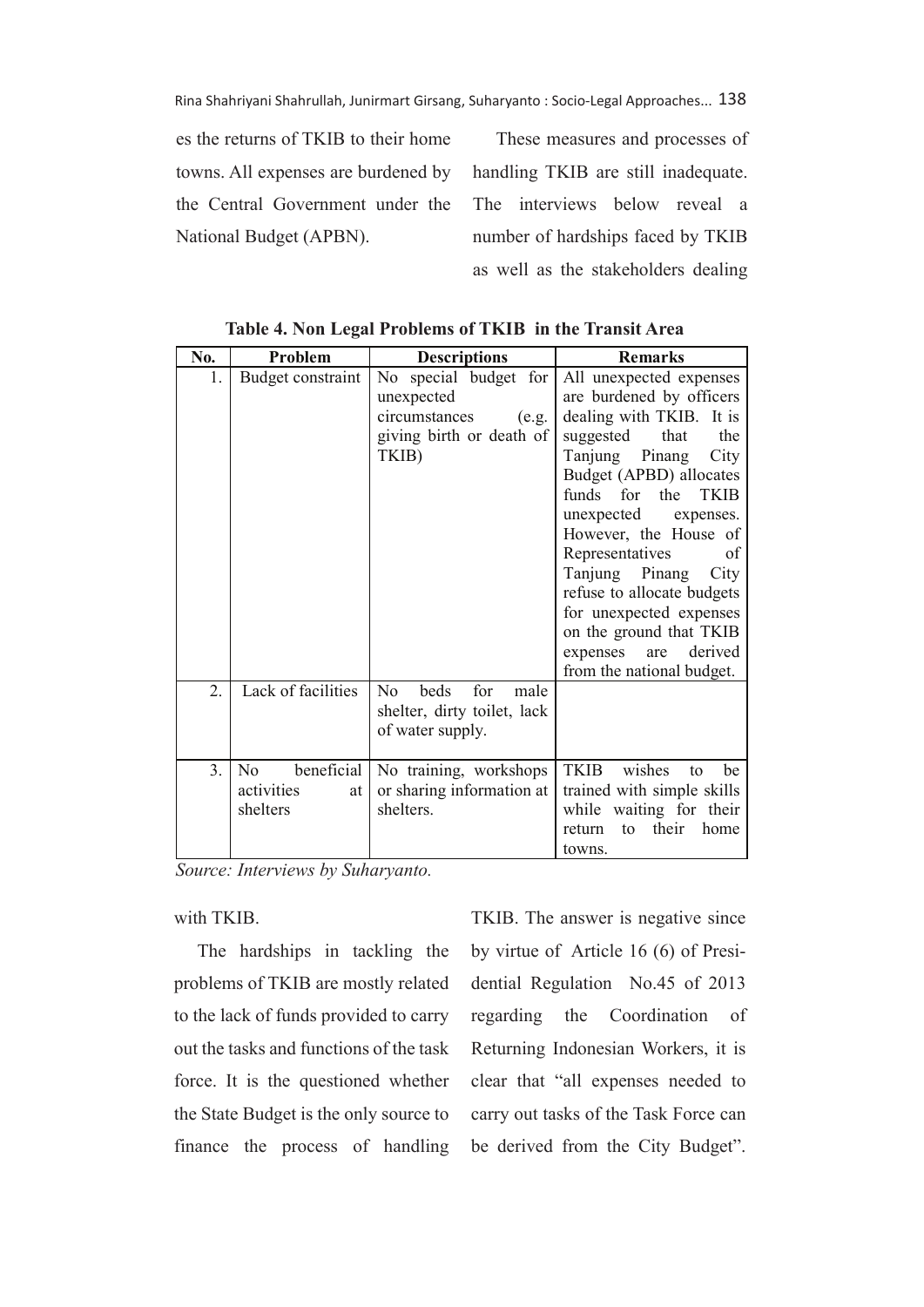Based on this provision, the House of Representative of Tanjung Pinang City (DPRD) does not have legal grounds to reject the allocation funds from the City Budget. It is apparent that the House of Representative of Tanjung Pinang City is not familiar with the Presidential Regulation No.45 of 2013 regarding the Coordination of Returning Indonesian Workers.

### **Conclusion**

Tanjung Pinang City as the transit area for the Deported Indonesian Overseas Workers from Malaysia and Singapore has encountered a number of problems in handling TKIB. The main problem is related to the lack of funds to carry out the tasks and functions of the task force. Based on the interview, it is revealed that no special budget is provided for unexpected circumstances such as giving birth or death of TKIB. Hence, all unexpected expenses are burdened by officers dealing with TKIB (the task force). This circumstance has been communicated to the House of Representatives of Tanjung Pinang City. Yet, the response remains negative because the TKIB expenses shall be derived from the national budget (APBN), not the Regional/City Budget (APBD).

The response of the House Representative is debatable since Article 16 (6) of Presidential Regulation No.45 of 2013 regarding the Coordination of Returning Indonesian Workers stipulates that "all expenses needed to carry out tasks of the Task Force can be derived from the Regional/City Budget". By virtue of this provision, it can be concluded that the State Budget (APBN) is the only source to finance the process of handling TKIB. If this argument is correct, then the House of Representative of Tanjung Pinang City (DPRD) does not have legal grounds to refuse the allocation funds for TKIB which is derived from the City Budget (APBD). It can be further concluded that the refusal of the House of Representative of Tanjung Pinang City indicates that the House of Representatives members may not be familiar with the Presidential Regulation No.45 of 2013 regarding the Coordination of Returning Indonesian Workers.

#### **Acknowledgement**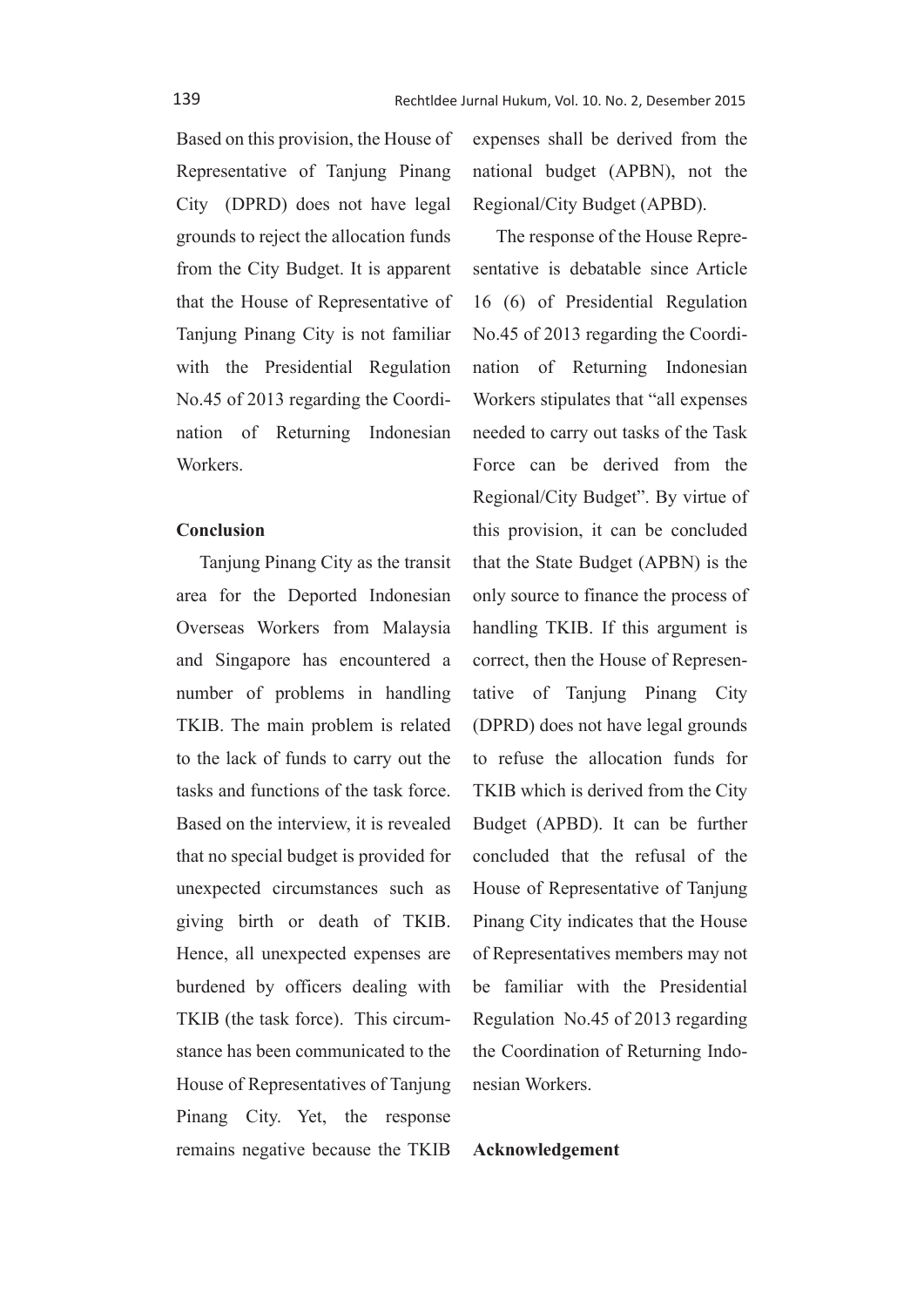Thank you for The Directorate General of Higher Education of Indonesia (DIKTI) under Hibah Bersaing Grant 2015-2016, National Authority for the Placement and Protection of Indonesian Overseas Workers, Social and Manpower of Tanjung Pinang Government Office and Manpower and Transmigration Office of Riau Islands Office.TKIB Shelter on Jalan Transito Km.8 Tanjung Pinang City, Shelter and Trauma Center in Senggarang, Tanjung Pinang City and all parties contributed to this research.

### **References**

- Amiruddin, 2004, Pengantar Metode Penelitian Hukum, Jakarta: Raja Grafindo Press.
- International Migrant Workers Union (IMWU), 2006, Permasalahan Buruh Migran Indonesia Di Negara-Negara Non ASEAN.
- Marzuki, P.M, 2005, Penelitian Hukum, Jakarta : Kencana.
- Mertokusumo,Sudikno, 2011, Teori Hukum, Yogyakarta: Universitas Atma Jaya.
- Nababan,B, 2007, Permasalahan Buruh Migran Selama Tahun 2007, Jakarta: Migrant Care.
- Pramodharwardani,J, 2007, Perlin-

dungan Hukum Terhadap Pengiriman Buruh Migran Perempuan Indonesia Ke Malaysia, Jakarta: LIPI Press.

- Saad,MH, 2005, Panduan Buruh Migran (Tenaga Kerja Indonesia/TKI) di Taiwan, Jakarta: Komnas HAM.
- Santoso, T 2005, Penulisan Proposal Penelitian Hukum Normatif, Pelatihan Penelitian Hukum Fakultas Hukum Universitas Indonesia.
- Shahrullah,RS, 2010, Penanganan Buruh Migran Indonesia Pada Daerah Transit (Studi Kasus Dan Lapangan Di Kota Batam, Jakarta: LIPI Press.
- Shahrullah,RS, 2010, Seeking Justice for Trafficking Victims in the Transit Area: Far and Away (A Socio-legal Research in Batam City, Indonesia), Sophia Law Review, (54) 1.
- Shahrullah,RS, 2010, 'The Missing Link' Dalam Perlindungan Tenaga Kerja Indonesia Bermasalah (TKIB) Di Daerah Transit (Studi Lapangan Pada TKIB Di Kota Batam), Jurnal IPTEKS Terapan (4) 3.
- Tanya,BL, 2010, Teori Hukum Strategi Tertib Manusia Lintas Ruang dan Generasi, Yogyakarta: Genta Publishing.
- Wignyosoebroto,S, 1993, Metodologi Penelitian Hukum, Diktat (Kumpulan Tulisan, Surabaya: Program Pascasarjana UNAIR.

Mahidol Migration Centre, Institute